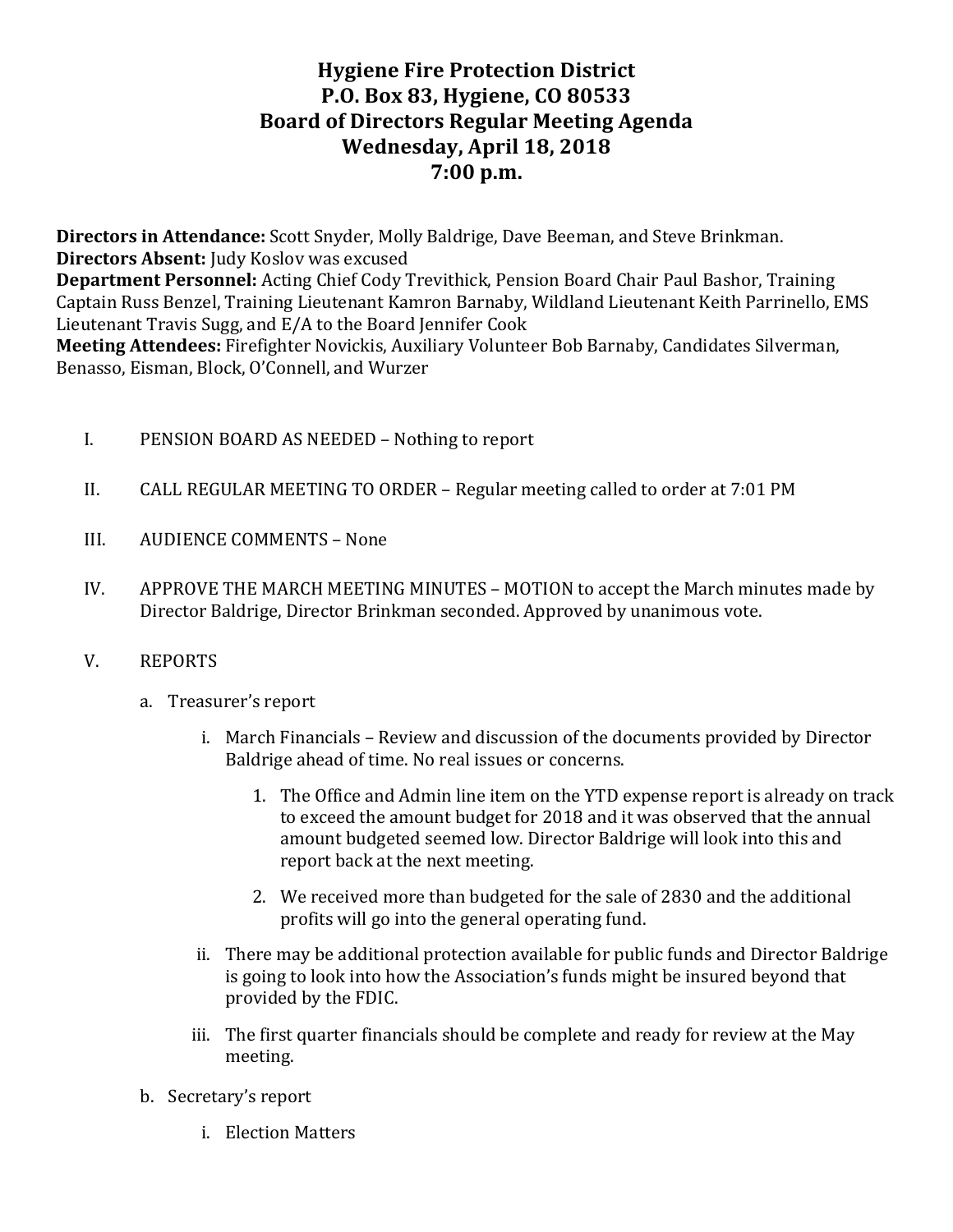- 1. Jen and two out of the three election judges took the election judge training course in the last week and the third will receive training in the next couple days.
- 2. The notice of election has been submitted to the newspaper for publishing and Chief Trevithick will post additional notices in the three board-approved locations around Hygiene. Training Lieutenant Barnaby ordered a banner to hang on the front of the building, announcing the election, and it should arrive in the next few days.
- 3. There is an additional 8-day grace period for UOCAVA voters to return their ballots, which means that the official results may not be known in time for the May meeting. Rather than postpone the date of the May meeting or hold a special meeting, the board preferred to wait till the June meeting to appoint the new members. Jen will check with the attorney to confirm that this is permitted.
- ii. Upcoming deadlines Ongoing election deadlines
- iii. Archive & Retention Project
	- 1. Archiving activities are temporarily been put on hold until after the election.
	- 2. Auxiliary Volunteer Barnaby emphasized the vulnerability of online archiving websites and offered to help create a backup system to secure the online documents.
- c. Chief's Report
	- i. FD Performance Report
		- 1. In March, 91% of the calls were for EMS services. YTD there have been 66 calls and 78% were for rescue and emergency medical services.
		- 2. AMR response times were good in March. None of the times exceeded 24 minutes and the majority were under 20 minutes.
		- 3. The board wanted to know if the AMR calls were localized in any particular areas. Chief Trevithick will look to see if there is a map that tracks the addresses of AMR calls within the District.
		- 4. None of the calls in March had fewer than 5 responders, which is an indicator that the Shift-Staffing program is working.
	- ii. On-Duty Staffing Level, are we filling the calendar?  $-$  In April there are only 7, 12hour shifts that are not covered by the Shift-Staffing program. Currently, May has 6, 12-hours shifts that remain to be covered and June has only 1 or 2, 12-hour shifts that have not yet been signed up for.
	- iii. Training Captain Benzel is still waiting to hear back from 6 people as to whether they will join the Shift-Staffing program or remain volunteers. Once he has the final breakdown, he will communicate that to Director Beeman to finalize information for Workman's Compensation insurance.
	- iv. Staffing Increase  $35$  to  $40$ ? Now that the Shift-Staffing program is fully implemented, the Association decided to postpone the decision until existing candidates complete their training. Once this is done, it will be easier to see where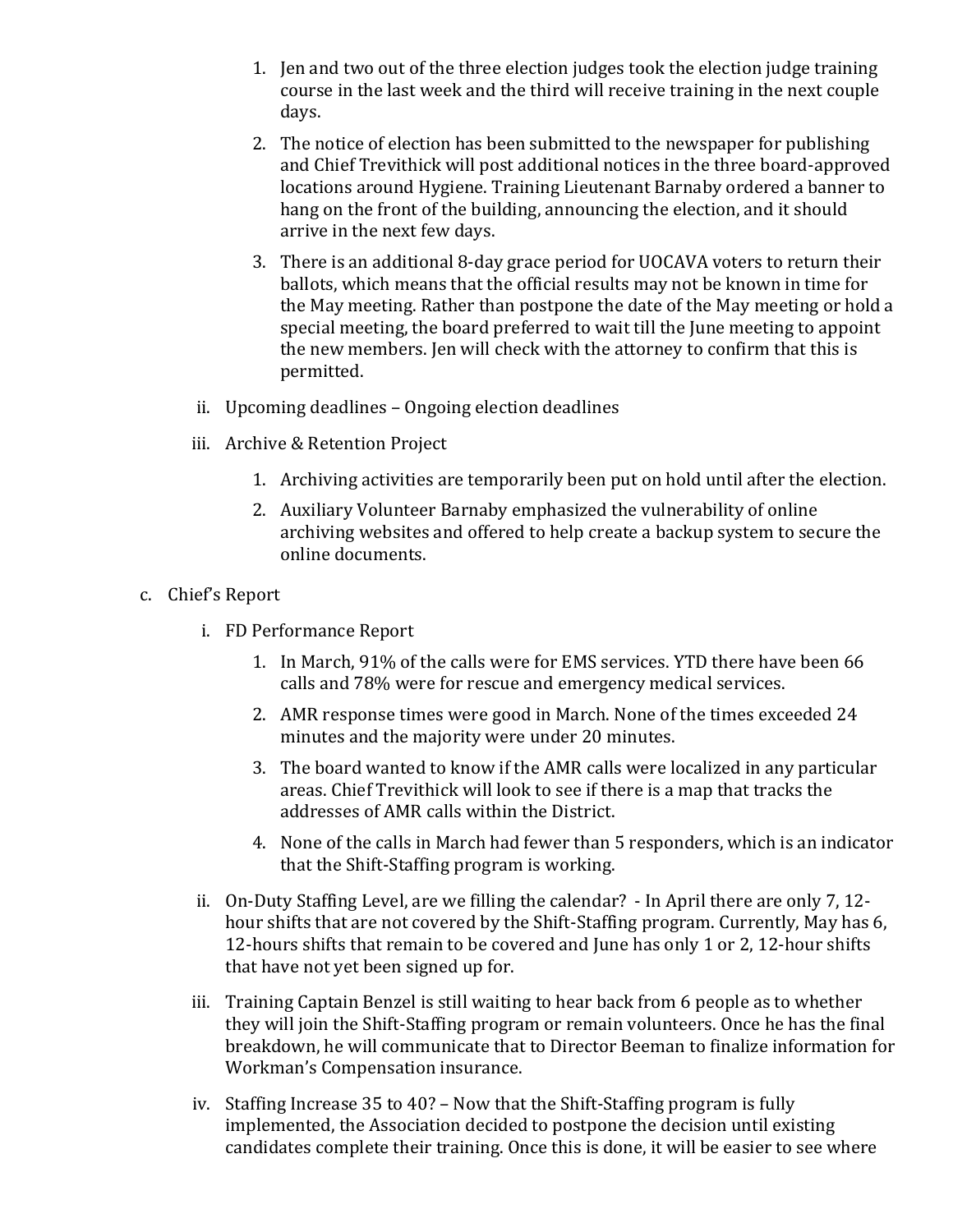the shortages might be and they can get a more complete picture of the actual recruiting needs.

- v. Issues & Opportunities
	- 1. WILDLAND DEPLOYMENT Chief Trevithick reported on the requirements and compensation rates for the wildland deployment program. Participants would be paid for their time and expenses, and the department would be compensated for the use of all equipment and reimbursed for all expenses and losses. To participate, we would need to list the resources that could be made available for wildland deployments. Chief Trevithick would need to sign up on a monthly basis and if local conditions indicate that the District might need all available resources, he could temporarily withdraw from the program. The Board wants to see a contract to review the fine print but the general idea of wildland deployments was viewed favorably. Chief Trevithick will work on getting a contract and also find out more about whether apparatus income from these deployments must be committed to local wildland programs or if it can go towards funding any District needs. The Board appreciates the opportunity to earn some money for the District by deployment of District equipment. Any such money would be set aside in a fund to upgrade and replace vehicles and equipment. The Board also recognizes the value of additional training and experience of District personnel that deployment would provide. But, the Board is very clear that the deployment of any personnel or equipment should occur ONLY if it does not negatively affect the Department's ability to respond and protect members of the HFPD.
	- 2. AMBULANCE AMR would like to house one of their ambulances at the Hygiene fire station. In general this would benefit the District since it would promote faster response times to 911 calls but finding the extra space on the property will be difficult. We also need more information on who will staff it, how the District would be compensated, and who is responsible for the liability and upkeep of the ambulance. Chief Trevithick is working with AMR to get answers to these questions.
	- 3. NEXT DOOR PROPERTY RENTAL The house adjacent to the station on the east will be vacant on the  $30<sup>th</sup>$  and the District has the opportunity to lease it for a good price as extra living quarters storage, parking, and a place for gettogethers. This would allow extra time to determine the best course of action for the old station and, in the short term, would save money on rehab needs for the old station. If the opportunity presents itself, the District would ultimately like to purchase the property outright as a convenient and operational outpost for Association activities, as well as leach field possibilities.
		- We will need to set up a lease to define the terms of the arrangement and spell out which party is responsible for the various obligations associated with the property.
		- A MOTION to rent the next-door property was made by Director Baldrige and seconded by Director Brinkman. Approved by unanimous vote.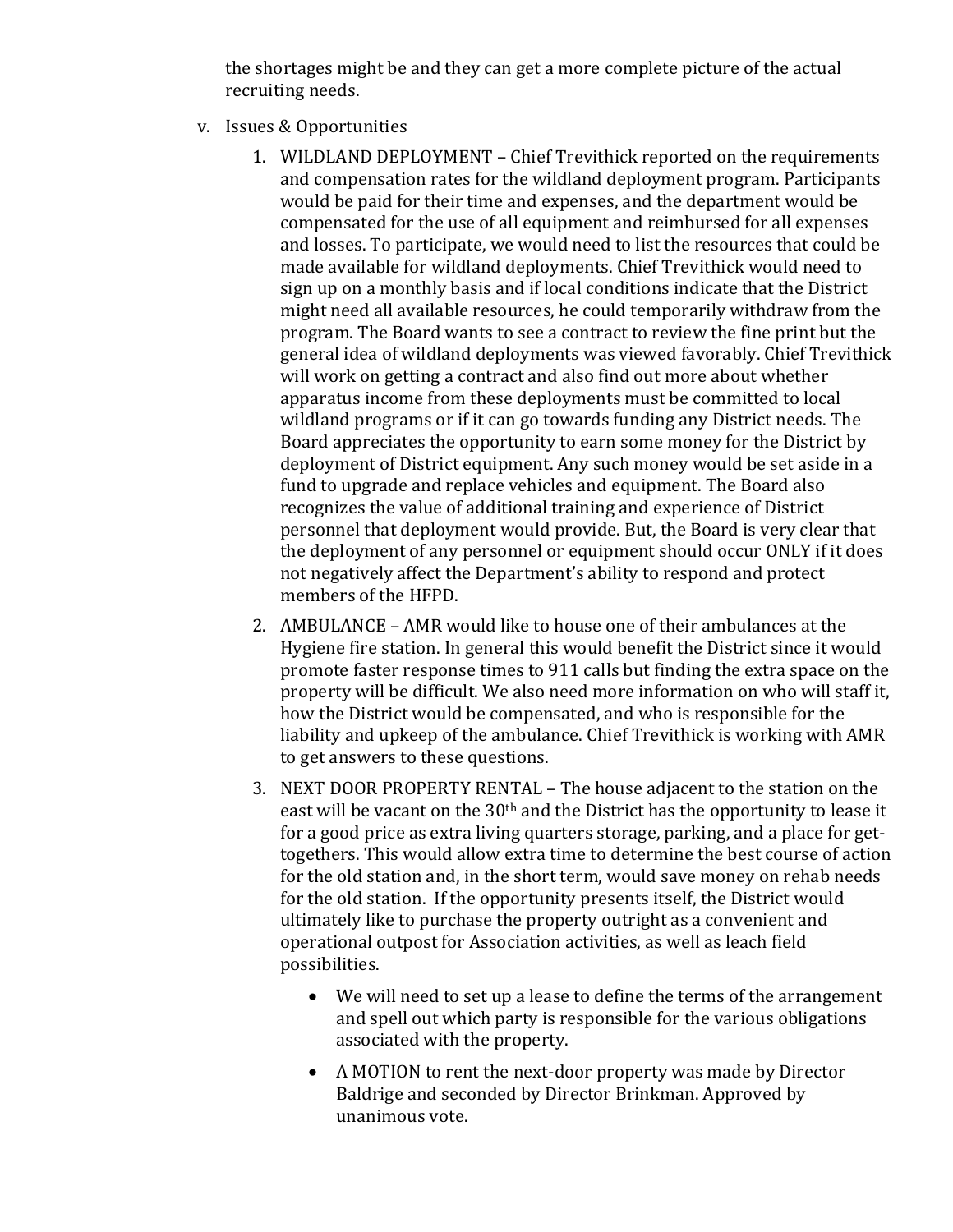- Chief Trevithick will work with the owner to draw up a lease and will send it to all Board members for review so that it can be signed at the May board meeting.
- 4. VEHICLE TITLES Chief Trevithick is in the process of getting titles for the remaining three trucks that don't have them.

#### VI. OLD BUSINESS

- a. Shift Staffing Program
	- i. Selection paid/Volunteer Some of the officers would like to operate as paid parttime staff for their administrative duties, while still serving as volunteer FF when they go on calls.
		- Director Brinkman will contact our attorney to get clarity of how the SOP could be modified to distinguish administrative responsibilities from those of the volunteer FFs.
		- Chief Trevithick will review the existing job description for the Chief of the HFPD and refine it to make clear the duties that differentiate the paid part-time position from that of a volunteer FF. Director Baldrige will send Chief Trevithick the most recent version of the job description.
		- 1. There was some ambiguity in the SOP as to whether a FF could be approved to go out on emergency calls if doing so would put them into overtime. The Board confirmed that, if there were not an adequate number of responders available to answer an emergency call, overtime pay would be approved in those special cases. While Shift Program participants must be paid to respond when they are not on shift, there are 20 hours per month of regular pay available to each FF who works full shifts before OT pay begins. (Example: shift hours are limited to 48 hours per week. OT begins after 53 hours. So there are 5 hours per week, or 20 hours per month, available to work at each FFs regular pay rate before OT pay kicks in.)
		- 2. The SOP states that if an individual is scheduled to work a shift and is unable to do so, they must find another person of equal or higher certification to cover it. Because there was not a time frame given for this requirement, Training Captain Benzel informed the board that the SOP has been slightly modified to say that this mandate applies when it is 48 hours or less before the start of the shift.
	- ii. According to the conditions set out in the SOP, there are several people who do not qualify to participate in the Shift-Staffing program because they do not have all of the certifications that are required to warrant compensation. There are a few people who currently fall into this category but are working towards fulfilling the minimum requirements. In order to give them time to do so, while still receiving compensation, the SOP will be temporarily modified to read: "Any member not holding any of the minimum requirements by the end of December 31, 2018 will forfeit compensation that they may be receiving under the previous SOP at that time until the minimum requirements are met."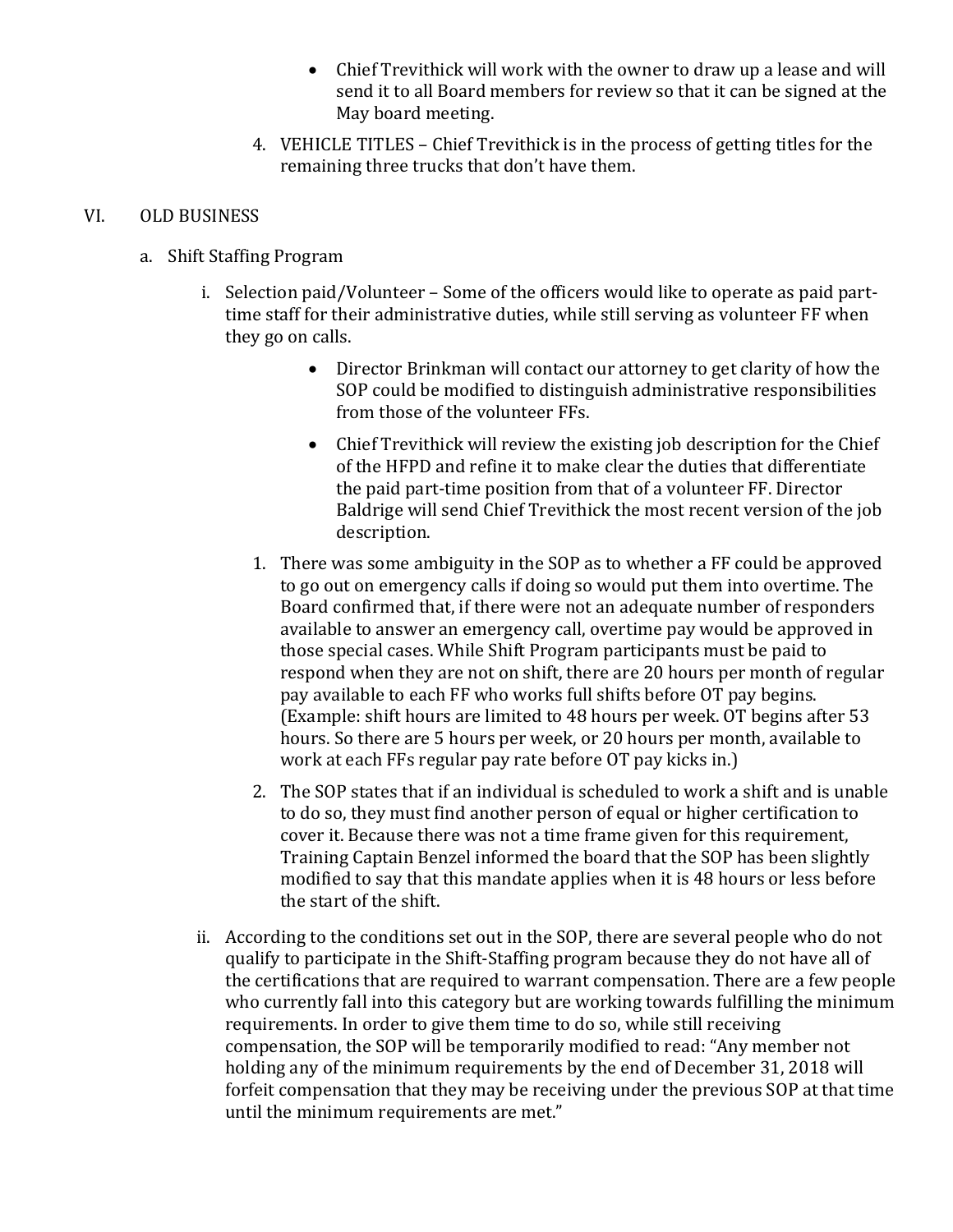- 1. Training Captain Benzel will email the SOP to all members of the board once he has made the changes agreed upon in the meeting.
- iii. Pension Pensions for paid employees are not required so no further steps are necessary.
- iv. Workers Comp The insurance company needs to know how much the all of the part-time employees will be paid over a 1-year period. Director Beeman is going to give them his best estimate and then provide supplemental information as needed.
- b. Roof Roof engineer is working on the design documents and should have something for the Board to review shortly. Once the Board approves the design it will be sent out to bid.
- c. Station redesign The remodel is going to be much more expensive than anticipated and far out of budget. In addition to the cost of the renovations, the existing furnace won't support the remodel, which means a second furnace would have to be installed and makes the remodel even more expensive. It will also require a lot of work to the electrical system. Renting the house next door precludes the urgency to make these renovations and gives the Board extra time to determine the long-range plans for the station. The Board agreed to forgo the renovations at this time and Director Brinkman will alert the design companies that we will not be moving forward with any of the proposed plans.
- d. By-Laws/SOP Committee Training Captain Benzel is waiting on member feedback so work is still in process. Training Captain Benzel will send the SOP to the Board when updates are made.
- e. At the April meeting it was suggested that members of the department carry Narcan on calls. EMS Lieutenant Sugg consulted with the Department Physician and confirmed that Narcan expires too quickly to be of value to the District. Members of the police department already carry it and overdose calls are extremely rare so it would not be worth the expense.

### VII. NEW BUSINESS

- a. Strategic Plan and Goals Director Brinkman received a few Board member comments, but the plan is still in the development stage. Director Baldrige is holding a working meeting on May 5 for Board members, devoted specifically to developing the goals for the strategic plan.
- b. Auxiliary volunteer Barnaby is going to develop a plan to update the firewalls and security mechanisms to protect the in-house systems. He still needs to get full access to all the information and networks before he can complete an assessment. Until this happens, he will not be able to develop a plan or present a likely budget. He'll try to have something for the May meeting but his schedule will be dictated by how quickly he is given full access to the system. He will communicate with Chief Trevithick on his progress and let him know when he's ready to present his findings.
- c. FF Cunningham is working on a new website for the District. He found a new site that is more innovative and offers better templates.
- d. One of the candidates for the two Board member positions is also currently a volunteer FF for the District. This creates a conflict of interest since this person would be voting on policies that would potentially affect volunteer/employee activities. The law is clear that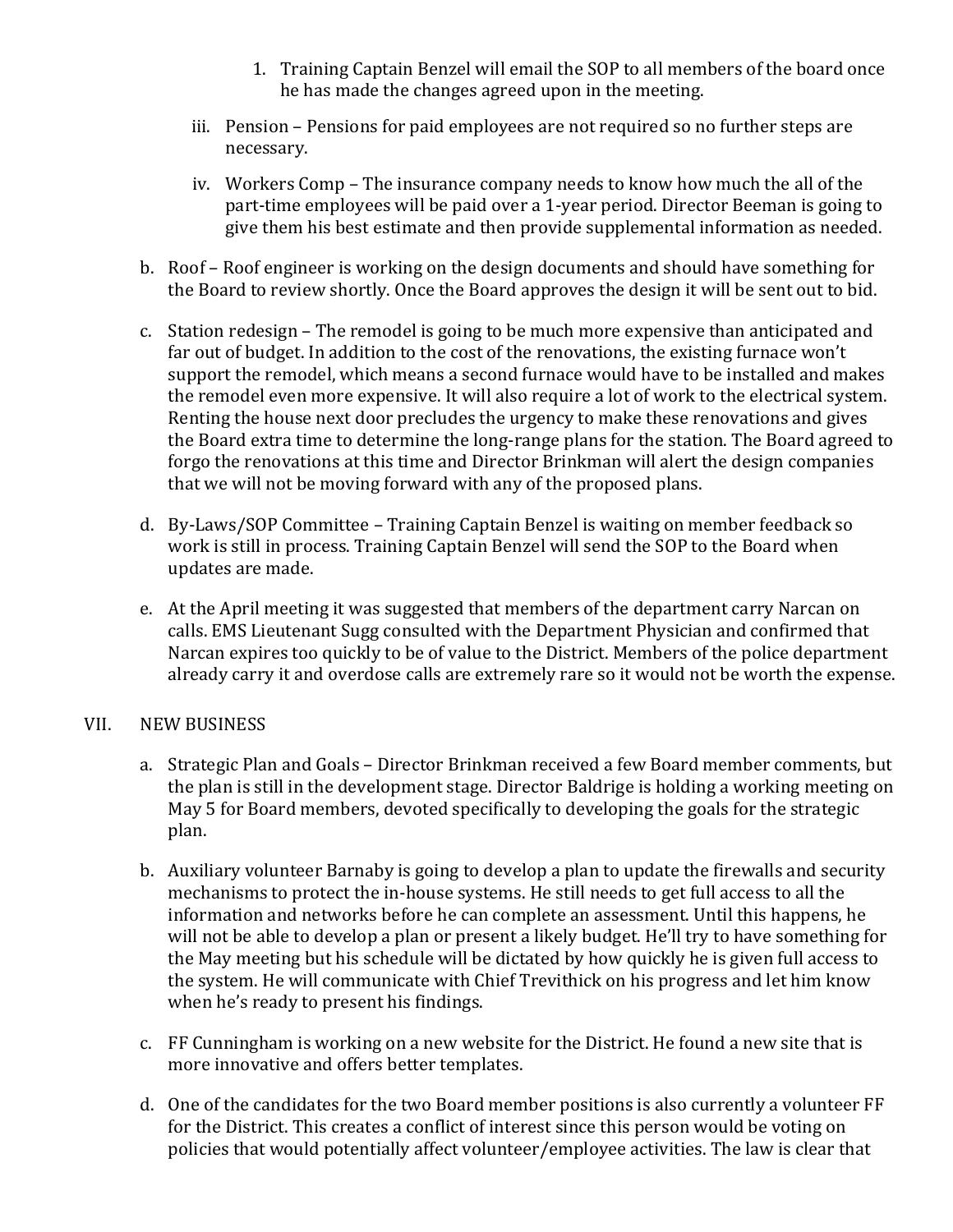paid FFs cannot serve on the Board, but it leaves an opportunity for Volunteers to serve on the Board. Our attorney offered two legal options for the Board to vote on. One, that the Board makes it a policy that Directors cannot serve as a volunteer or employee of the District during their term on the Board. Two, that a Volunteer be allowed to serve on the Board, but only when there is a demonstrable need. A need could be shown if, by removing the Volunteer or employee from the pool of available responders, it would critically impair service to the HFPD. This has been the case in the past but is not a problem currently. Because of the complications and conflicts of interest, the Board felt it would be better to establish a policy that bars Directors from simultaneously serving as a Volunteer (or employee) and vice versa. MOTION – A Motion was made by Director Snyder to follow the first option and enact a total bar on Directors serving as Volunteers, and Volunteers serving as Directors. Director Brinkman seconded. Approved by unanimous vote.

- e. EMS Lieutenant Sugg reported that they just purchased i-gel, which can be used as a faster alternative to intubation. It helps quickly open and maintain an airway in patients that are not able to breath on their own.
- f. EMS Lieutenant Sugg also made the request to purchase EZ-IO, to be used in emergency situations when they need immediate vascular access. This would allow them to inject directly into the bone marrow and avoid any potential delay that can come with trying to insert an IV line. This expense was not included in the budget but the Board approved the purchase to come out of the medical equipment supply fund. If additional funds are required towards the end of the year because of this unforeseen purchase, the Board will assess the situation at that time.
- g. Some of the District residents have requested that the Department oversee controlled burns on their property. This has been done in the past but, because of the impediments to personnel and resources, as well as potential legal complications, the Board agreed that it was better to discontinue these activities.

### VIII. GOALS

- a. Board Bylaws and SOPs: Molly Postponed until the May meeting
- b. Establish Level of Service for HFPD Medical Response: Scott May be a part of the discussion at the strategic plan meeting
- c. Establish Level of Service for Medical Transport Service: Scott Not discussed
- d. Get record keeping system set up filing, organization, preservation, accessibility of docs: Judy – In progress
- e. Strategic Plan: Steve The Board plans to have a working meeting on May  $5<sup>th</sup>$  to discuss the goals and strategies used to develop the strategic plan
- f. Review Statement of Purpose DONE
- g. Verify all employees have proper tax withholding: Molly; Insurance; Dave; Job Descriptions: Chief - Not discussed
- IX. ADJOURNMENT A MOTION to adjourn the meeting was made by Director Snyder at 9:13 PM. Director Brinkman seconded and the motion was approved by unanimous vote.